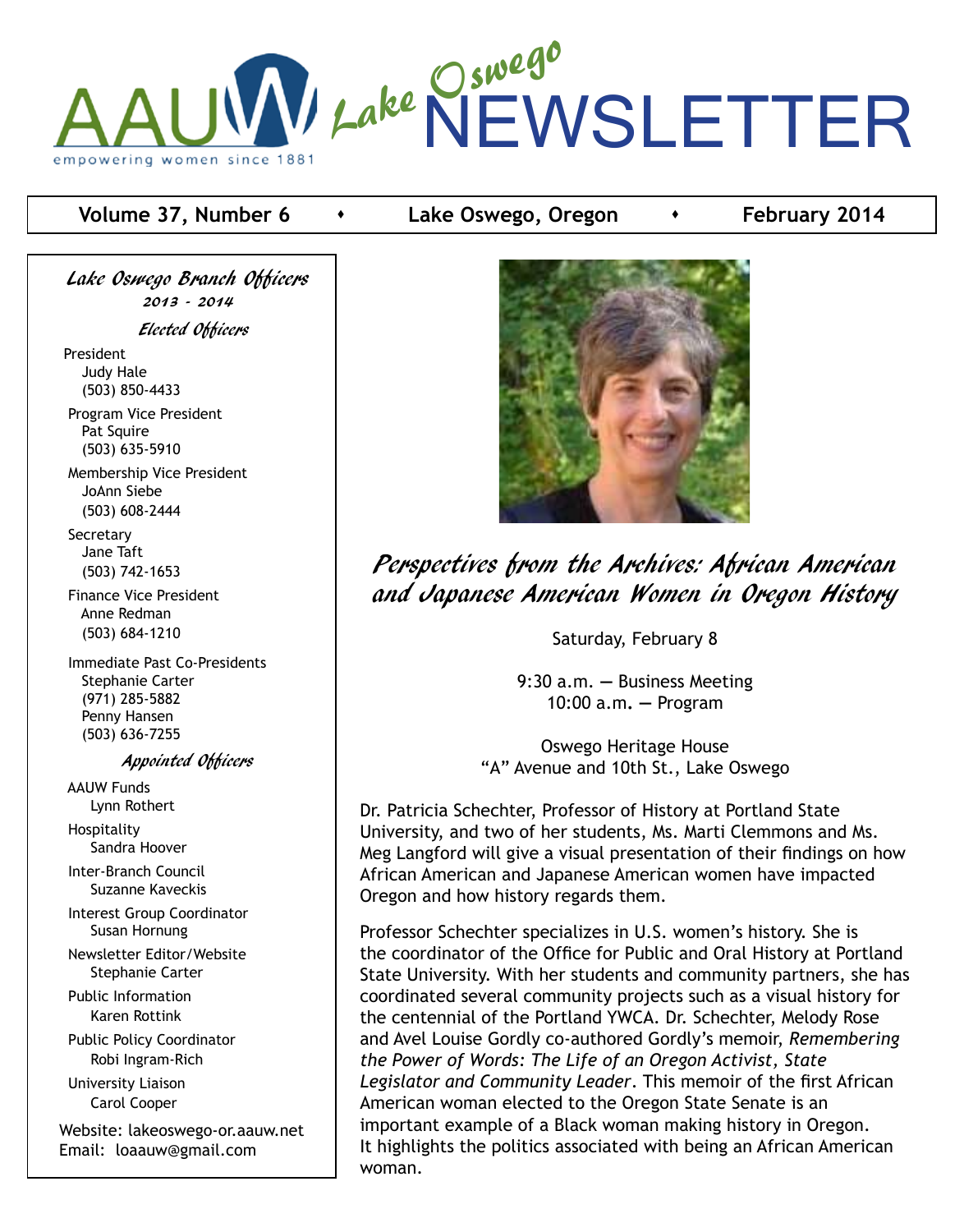### **Page 2 Conservery 2014**



Judy Hale with dog, Ruby

# Hale & Hearty

by Judy Hale, President

Dear Members,

My column this month is the report that I submitted to the state about our branch. It will appear in the Oregon/Washington convention book.

Lake Oswego AAUW branch is having a good year. Last June, the board had a planning meeting to decide the direction we wanted to take for our upcoming year. We decided to focus on Mission Based programs. That was a change from the previous two years. This decision to stick to mission based programs has been our best achievement of the year. Our program chair has invited many excellent community and education experts to speak to our group. Our publicity chair has really worked to get publicity for our meetings. All of our meetings have been open to the public. There have been articles in the local papers and the *Oregonian* inviting anyone who is interested to attend. We have everyone sign in and then our membership chair follows-up by sending information about AAUW to potential members. Our meetings have been full of our members and guests. The only meeting that was not open to the

general public was our showing of *The Invisible War* due to the prohibitive cost of a public showing of the film. It was open to our members, members of other AAUW branches and guests. This meeting had a tremendous impact on all who attended and was our best AAUW Mission Based program.

Our September program was a town hall meeting with Senator Devlin and Representative Garrett. It was well attended and informative and was partially funded with our state Public Policy Impact Grant.

Our best fundraiser idea was simply changing how our members thought about our fundraisers. We now emphasize the fact that any event we have is a fundraiser and if members cannot attend, it is still important that they consider contributing. We started putting a form in our newsletter each month to make it easy for members to contribute. In December, we held a "Gala" event and several people who were not going to attend still contributed.

Lake Oswego AAUW branch has over 75 members. We have 11 interest groups that include 5 book groups, 2 bridge groups, 2 dining groups, 1 theatre group and 1 Exploring the Northwest group. We are committed to AAUW's mission.

#### AAUW'S Mission

Advancing equity for women and girls through advocacy, education, and research.

### AAUW's Value Promise

By joining AAUW, you belong to a community that breaks through educational and economic barriers so that all women have a fair chance.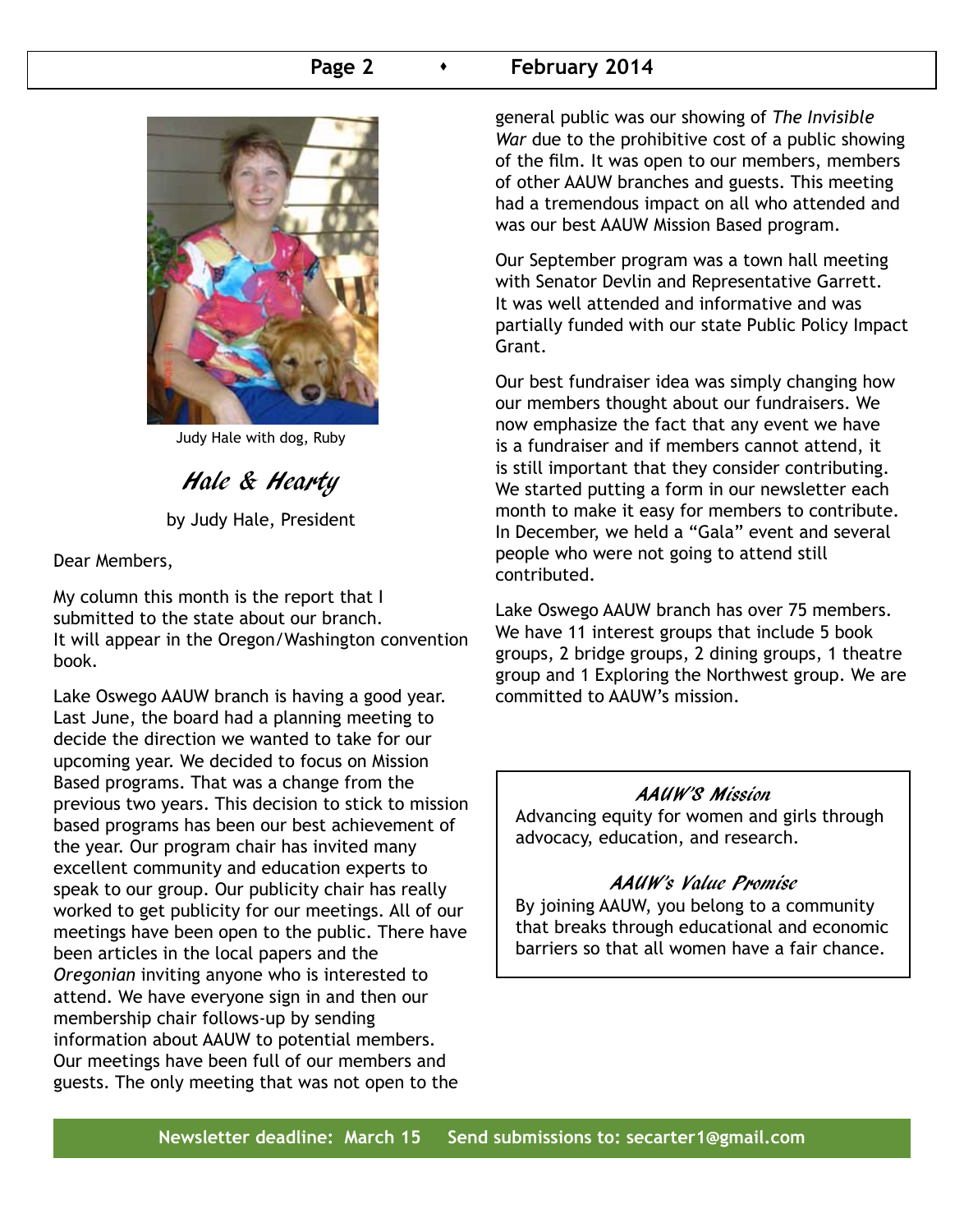### Page 3 **Capacity February 2014**

# Recap of the "Going Global" January Branch Meeting

by Karen Rottink

"Going Global: International Women Students in the U.S." was the very interesting program for our January meeting. Judy Van Dyck, Director of International Student and Scholar Services at PSU, introduced the program and three of the young, international women studying at Portland State spoke.

They are recipients of the coveted and highly selective PSU International Cultural Service Program (ICSP) scholarship. Junqi Li, an Accounting major and Coordinator of PSU's International Women's Group from China; Anika Amin, a Pre-med student from Bangladesh; and Salma Elsaid, a Women's Studies and International Affairs student from Egypt were all very open and frank about their cultures, religious beliefs, practices, roles of women, and manner of dress.

These three international students enjoy the freedom that study at PSU allows them. They also appreciate the warm welcome and multicultural activities they experience in Portland. Word of mouth was important to them when selecting PSU for their studies.

One significant topic for each student was marriage. While living in Portland, one student was presented the opportunity of an arranged marriage with a third cousin whom she had never met. When she declined, that part of the family cut off contact with her part of the family. When asked what would happen if she decided to pursue her dreams, work, and not marry, she clearly stated that she would be a social outcast. She plans to continue her education and then work in a poor part of the world.

All three students agreed that husbands do not want to marry wives who have more education or make more money than they do. That is a big consideration for the women in deciding whether or not to go to graduate school. Also, many families do not want their daughters to marry outside their culture or religion.

The women indicated that employment opportunities in their own countries are limited and having a degree from a U.S. university is no longer enough to guarantee a job in their home countries.

Other interesting points include the fact that most international students in the U.S. pay their own tuition and expenses. Some receive scholarships from their own governments. (Saudi Arabia is a big provider of scholarships to its citizens to study abroad.) International students pay three times the amount that Oregon students pay to attend PSU. Student aid from the U.S. government is not usually available to international students.

The ICSP scholarship program these women are on requires each recipient to perform thirty hours of cultural service per term. The students are available to talk to community groups about their cultures, experiences studying in the U.S. and plans for their futures. To learn more about having international students speak to your school group, civic or social club, or community organization, contact Judy Van Dyck at vandycj@pdx.edu.

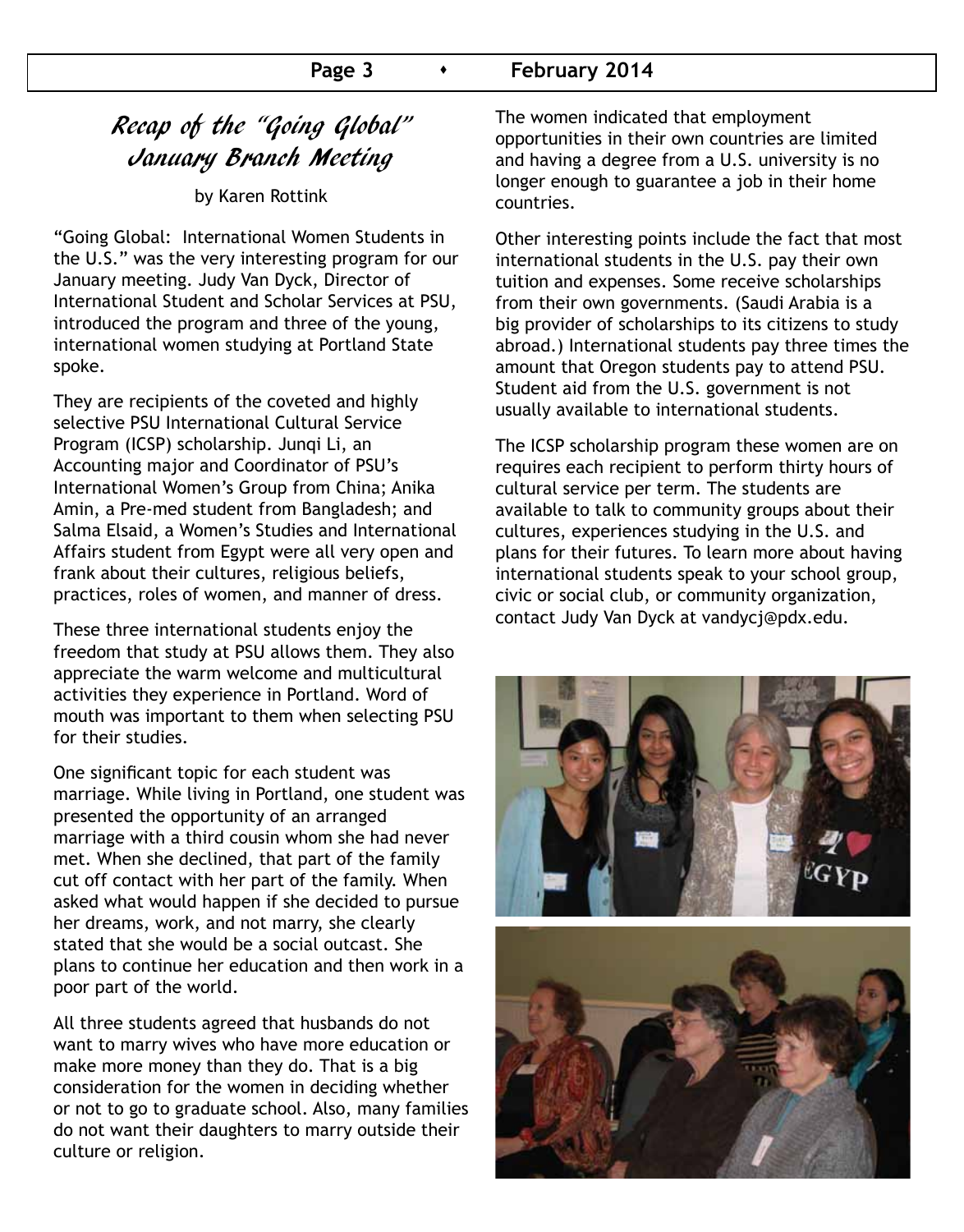# Members at Play

### **Attendees enjoy themselves at December Gala.**

The Gala raised \$390 and an additional \$55 was contributed by members who could not attend.



From left to right: Dixie Kroupa, Karen Rottink, Carol Ficht, Susan Hornung, Ken Hornung and Bruce Rottink.

### **Members explore Pittock Mansion.**

On December 2nd, our Exploring the Northwest group made what has become an annual visit to the heavily holiday-decorated Pittock Mansion.



From left to right: Bettirae Willis, Karen Rottink, Irene Romero, Diana Gough and Barbara McDonald.



Front: Susan Kingzett and Pat Filip Back: Irene Romero and Barbara McDonald



From left to right: Bettirae Willis and Joan Waldron.

# Annual Luncheon Features Congresswoman Darlene Hooley

### **Save the Date: Saturday, May 10th**

We are very fortunate to have Congresswoman Darlene Hooley, who represented the 5th Oregon Congressional District, as our Lake Oswego Branch Annual Luncheon speaker. She is now a consultant with Portlander Lisa Naito offering strategic planning and advocacy services. The Annual Luncheon will be on Saturday, May 10. Please save the date!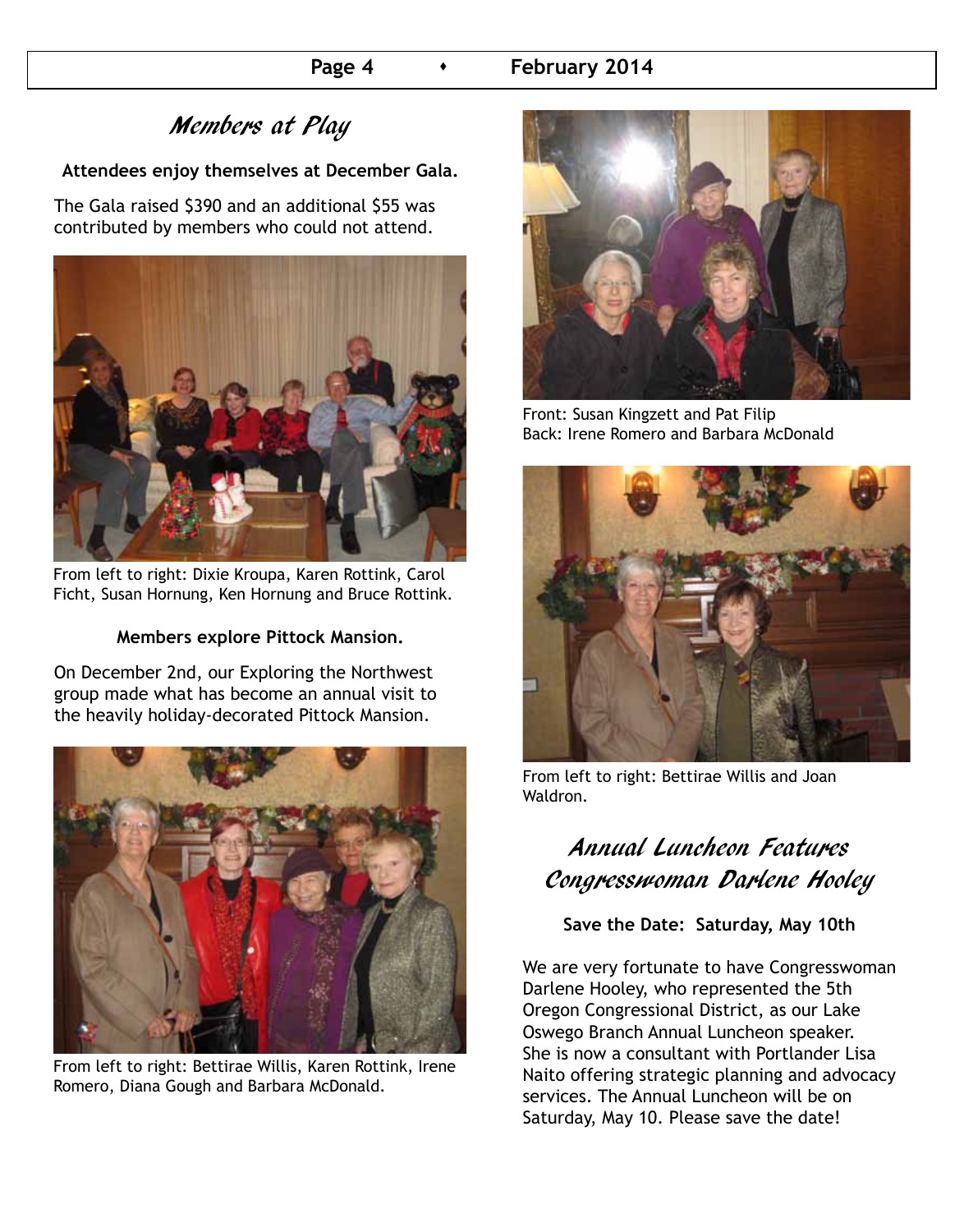### **Page 5 Case 10 12 Tebruary 2014**

# Mark these upcoming events on your calendar! Invite friends!



**Benefitting Lake Oswego AAUW Branch Marylhurst University Scholarship**

**Antiques Appraisal Day** Sunday, February 16, 2014 1:30-3:30 p.m.

**Heritage House** 398 10th St. Lake Oswego, OR 97034

**Tickets Sold at Door: \$10 each** (3 item per person maximum)

Fred Squire of Frederick Squire III Antiques in Lake Oswego will provide fair market evaluations of your antique collectible items: silver, china, folk art, vases, paintings, small furniture and "Orientalia." Please no toys, books, carpets or jewelry. For more information call (503) 636-9755.



# CONVENTION IS COMING!

Mark your 2014 calendars for the first ever Oregon/Washington Joint Convention April 25-27 at the Embassy Suites Portland Airport.

Great speakers, workshops and connections abound!

Be sure to look for all the details and registration information in the convention issue of your state newsletter.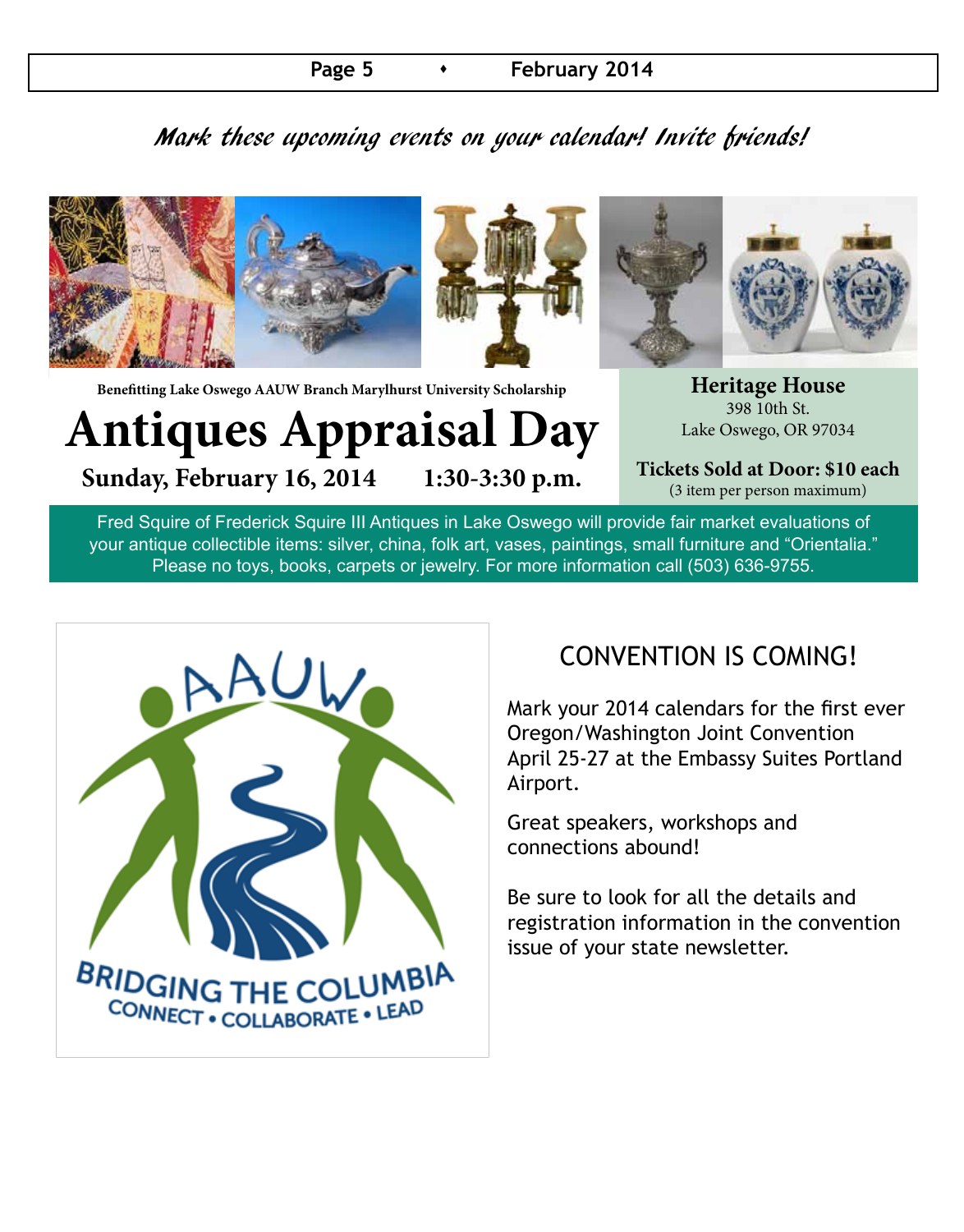| Page 6 |  | February 2014 |
|--------|--|---------------|
|--------|--|---------------|

### 2014 LO AAUW Donation Form

Name was also as  $\sim$  100  $\mu$  and  $\mu$  and  $\mu$  and  $\mu$  and  $\mu$  and  $\mu$  and  $\mu$ 

Address \_\_\_\_\_\_\_\_\_\_\_\_\_\_\_\_\_\_\_\_\_\_\_\_\_\_\_\_\_\_\_\_\_\_\_\_\_\_\_\_\_\_\_\_\_\_\_\_\_\_

City/State/Zip \_\_\_\_\_\_\_\_\_\_\_\_\_\_\_\_\_\_\_\_\_\_\_\_\_\_\_\_\_\_\_\_\_\_\_\_\_\_\_\_\_\_\_\_

**LOCAL SCHOLARSHIP DONATION:**

\$\_\_\_\_\_\_\_\_\_\_\_ Donation Amount **—** Write check to *Lake Oswego AAUW* PLEASE NOTE: THIS DONATION IS **NOT** TAX DEDUCTIBLE

### **NATIONAL AAUW FUNDS DONATION:**

\$\_\_\_\_\_\_\_\_\_\_\_ Donation Amount **—** Write check to *AAUW Funds*

ALL NATIONAL CONTRIBUTIONS ARE FULLY TAX DEDUCTIBLE

Giving unrestricted gifts to AAUW FUNDS (#9110) provides support where needed most, but you can choose a specific fund:

**[ ] #9110 General Foundation Support — Allocated where most needed** 

[ ] #4336 Educational Opportunities Fund **—** Supports fellowships and grants

[ ] #9170 Eleanor Roosevelt Fund **—** Supports AAUW research studies

[ ] #4337 Public Policy Fund **—** Supports advocacy for laws fair to women

[ ] #3999 Legal Advocacy Fund **—** Supports legal rights for those facing discrimination

[ ] #4339 Leadership Programs Fund **—** Supports programs like NCCWSL

[ ] #4363 Oregon's Betsy McDowell Research & Projects Fund

Gifts of \$100–\$174 confer membership in the Oregon Century Club Gifts of \$175 or above confer membership in the Oregon Century Club Plus

Gifts of \$25 or more to either local scholarship or AAUW Funds may be designated to honor a friend or loved one.

This gift is a memorial (deceased) to \_\_\_\_\_\_\_\_\_\_\_\_\_\_\_\_\_\_\_\_\_\_\_\_\_\_\_\_\_\_\_\_\_\_

This gift is a tribute (living) to \_\_\_\_\_\_\_\_\_\_\_\_\_\_\_\_\_\_\_\_\_\_\_\_\_\_\_\_\_\_\_\_\_\_

Acknowledgement should be sent to:

Name \_\_\_\_\_\_\_\_\_\_\_\_\_\_\_\_\_\_\_\_\_\_\_\_\_\_\_\_\_\_\_\_\_\_\_\_\_\_\_\_\_\_\_\_\_\_\_\_\_\_\_\_

Address \_\_\_\_\_\_\_\_\_\_\_\_\_\_\_\_\_\_\_\_\_\_\_\_\_\_\_\_\_\_\_\_\_\_\_\_\_\_\_\_\_\_\_\_\_\_\_\_\_\_

**Send this form and check to: LO AAUW, PO Box 416, Marylhurst, Oregon 97036**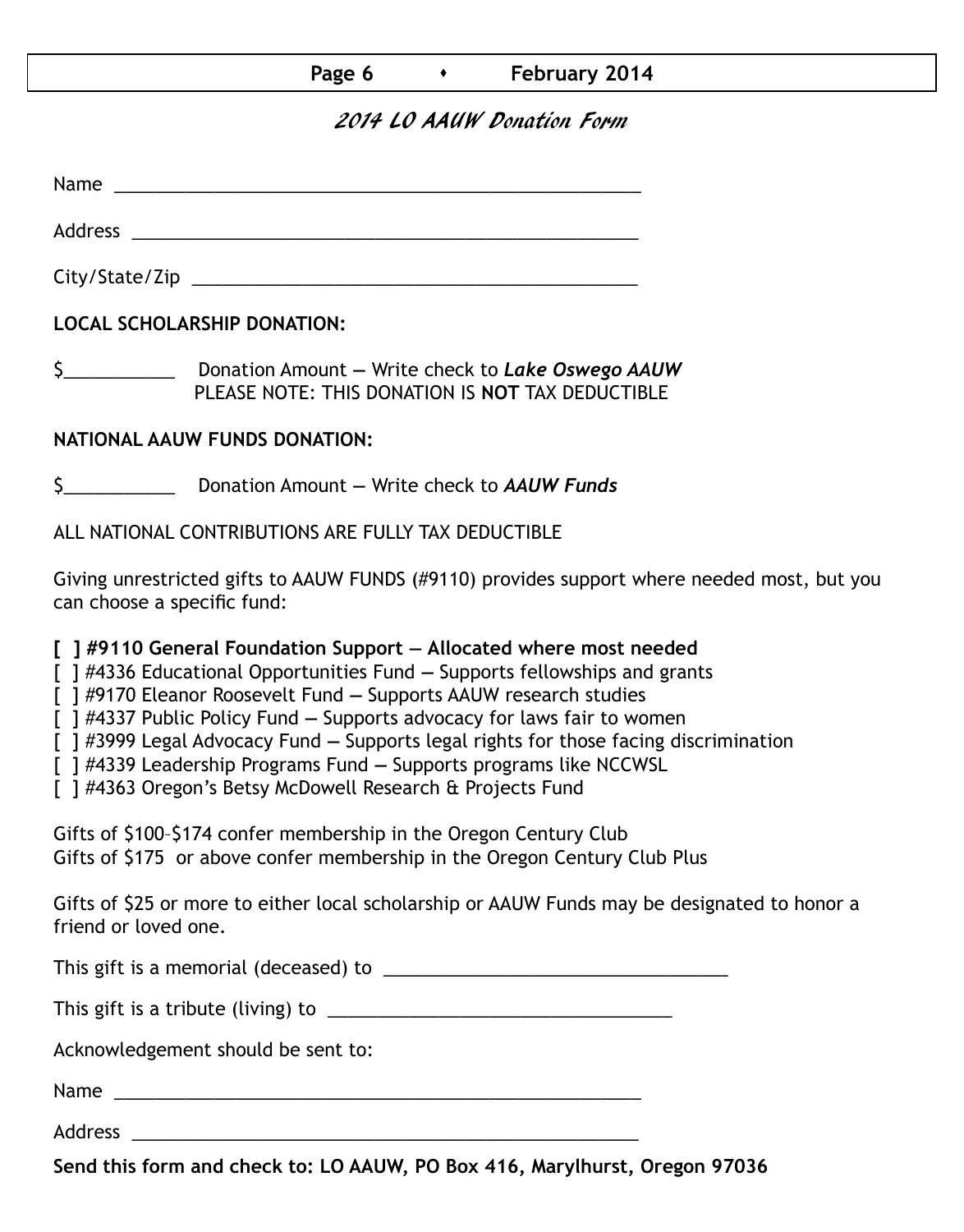### Interest Group Activities

### **Tuesday Morning Books 4th Tuesday at 11:00 a.m.**

Date: February 25

Book: *Favored Daughter* by Fawazia Koofi Location: Szechuan Kitchen, Lake Oswego Leader: Karen Rottink For more information, contact Dixie Kroupa, (503) 697-8028, dixie.kroupa@comcast.net

#### **Murder by the Book 2nd Wednesday at 12:00 p.m.**

Date: February 12

Books: *The Last Kashmiri Rose* by Barbara Cleverly Location: 4949 Meadows Rd., Suite 400, Lake Oswego

Bring your lunch, refreshments provided. For more information, contact Jane Taft, (503) 742-1653, taft.jane@gmail.com or Stephanie Carter, (971) 285-5882, secarter1@gmail.com

### **Interpretive Books 3rd Thursday at 9:30 a.m.**

Date: February 20 Book: *Home* by Toni Morrison Leader: Candace Newland-Holley Hostess: Linda Watkins For more information, contact Carol Zinsli, (503) 694-6181, czinsli@comcast.net or Linda Watkins, (503) 694-2334, l.and.m.watkins@gmail.com

#### **Thursday Evening Books 4th Thursday at 7:30 p.m.**

Date: February 27 Book: *100 Tricks Every Boy Can Do: How My Brother Disappeared* and *Wind on the Waves* both by Kim Stafford Hostess: Susan Hornung For more information, contact Sandra Hoover, (503) 635-0952, sandraleehoover@comcast.net or Suzanne Kaveckis, (503) 678-1641, ctn75492@centurytel.net

#### **Friday Books 4th Friday at 10:00 a.m.**

Date: February 28 Book: *The Black Count* by Tom Reiss Location: Market of Choice, Conf Rm, West Linn Leader: Janice Biggerstaff For more information, contact Irene Romero, (503) 657-6159, ireneromero@mac.com or Marie Ryan, (503) 274-7917, mpresq@q.com

### **Portland Center Stage Date and Time Vary**

Season ticket holders for the Portland Center Stage's Thursday matinees will enjoy a year of musicals, dramas and comedies. For more information, contact Betty Barber, (503) 675-0594, barberbc@yahoo.com

### **Laffalot Bridge 2nd & 4th Mondays at 1:00 p.m.**

Date: February 10 & 24

If you would like to be added to the substitute list, or for more information, contact: Susan Hornung, susanhornung@hotmail.com

### **Third Wednesday Bridge 3rd Wednesday at 1:00 p.m.**

Date: February 19 For more information, contact Betty Hittle, (503) 636-7034, blhittle@comcast.net

#### **Eat Ethnic 3rd Tuesday at 6:30 p.m.**

Date: February 18 Location: TBA Hostess: Susan Hornung Spouses and guests are welcome. For more information or to be added to the email list, contact Susan Hornung, susanhornung@ hotmail.com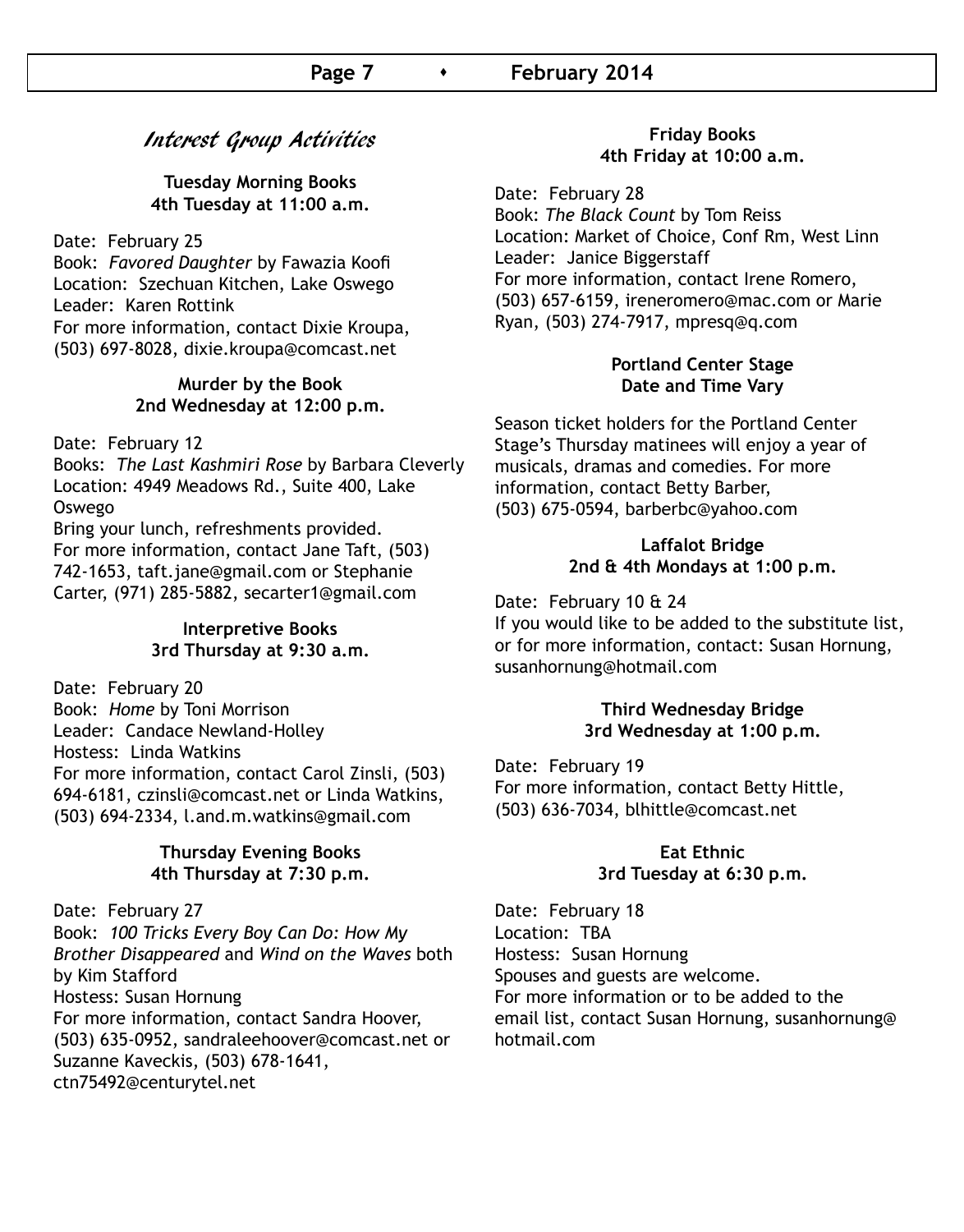

| Sunday                          | Monday                          | Tuesday                                  | Wednesday                                 | Thursday                                  | Friday                       | Saturday                               |
|---------------------------------|---------------------------------|------------------------------------------|-------------------------------------------|-------------------------------------------|------------------------------|----------------------------------------|
|                                 |                                 |                                          |                                           |                                           |                              | $\mathbf{1}$                           |
| $\overline{2}$                  | $\overline{3}$                  | $\overline{\mathbf{4}}$                  | 5<br><b>Board Meeting</b>                 | 6                                         | $\overline{7}$               | $\boldsymbol{8}$<br>General<br>Meeting |
| 9                               | 10<br>Laffalot<br><b>Bridge</b> | 11                                       | 12<br>Murder by<br>the<br><b>Book</b>     | 13                                        | 14                           | 15                                     |
| 16<br>Antiques<br>Appraisal Day | 17                              | 18<br>Eat Ethnic                         | 19<br>Third<br>Wednesday<br><b>Bridge</b> | 20<br>Interpretive<br><b>Books</b>        | 21                           | 22                                     |
| 23                              | 24<br>Laffalot<br><b>Bridge</b> | 25<br>Tuesday<br>Morning<br><b>Books</b> | 26                                        | 27<br>Thursday<br>Evening<br><b>Books</b> | 28<br>Friday<br><b>Books</b> |                                        |